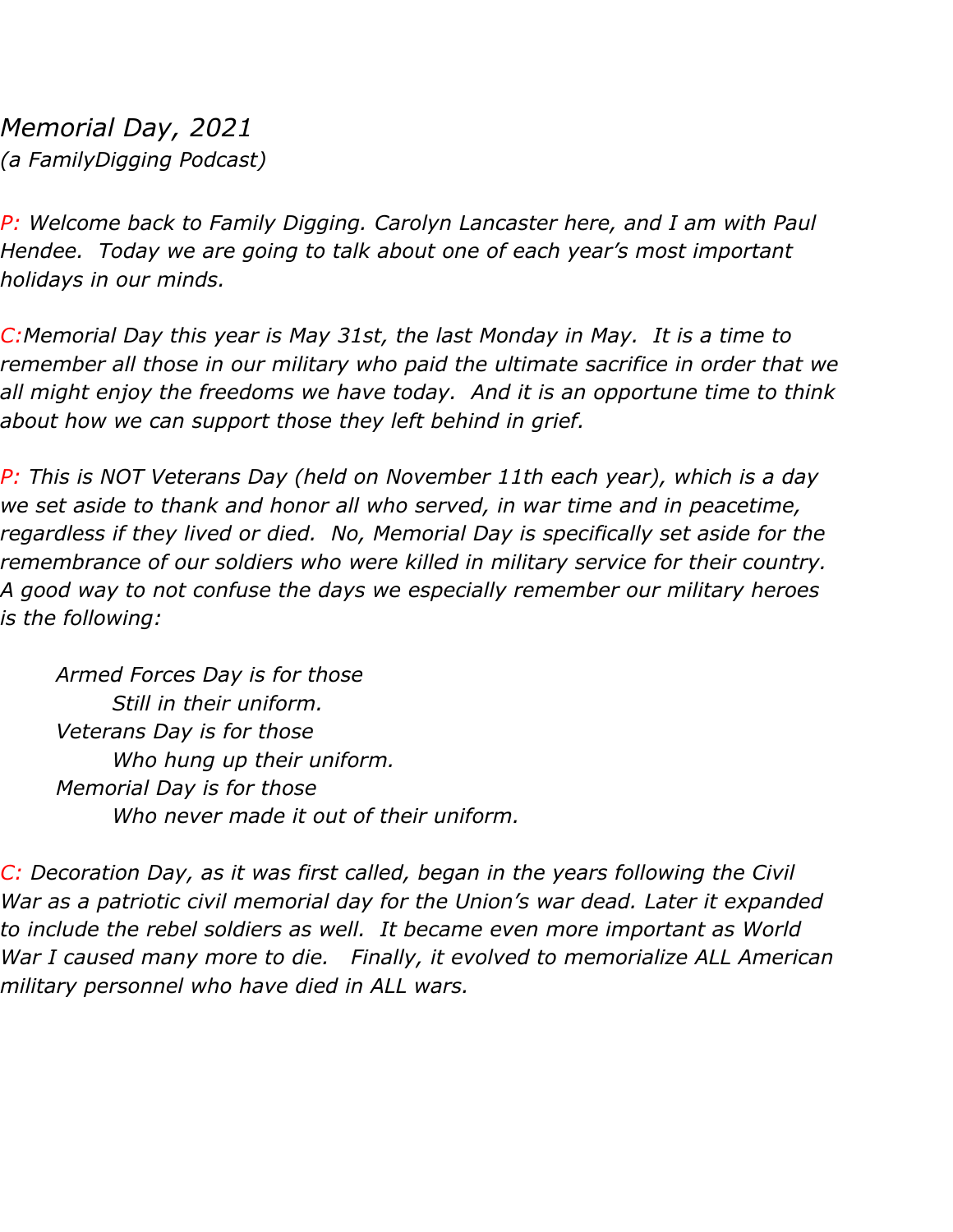*Memorial Day, 2021 Pg 2*

*C: For about 100 years it was observed as a civil remembrance on May 30th of each year, but in 1968 Congress passed the Uniform Monday Holiday Act effective 1971 to change a number of holidays so that they would all create three day weekends for federal employees. At the same time Decoration Day became Memorial Day, now a Federal holiday, celebrated on the last Monday of May*

*P: There are a number of traditions surrounding Memorial Day.*

*P: When we were growing up, just after World War II, it was a day for parades in almost every town, incorporating military personnel and members of veterans' organizations, and with a memorial service following. People spent time cleaning up the grave sites of their patriot heroes and decorating them with flags and sometimes flowers. There were picnics for the families who gathered to do this work and to talk about their fallen loved ones. And everybody but everybody participated in Memorial Day activities. Today, the unfortunate fact is that too few use this day to remember those fallen. To learn how to properly clean a gravestone without damaging it, see the link at the end of this transcript.*

*C: It was also the only day of the year that a holiday was celebrated with flags flown at half mast from sunrise until noon. (It still is done this way.) There is a particular way that this is accomplished: first raising the flag quickly to the very top, and then slowly lowering it to half mast in the morning. Then at noon, the flag is once again raised to the top of the pole. If you have an interest in learning more, we have a link that will take you to the place where you can discover U.S flag etiquette, rules and guidelines at the bottom of this transcript on our familydigging.com website.*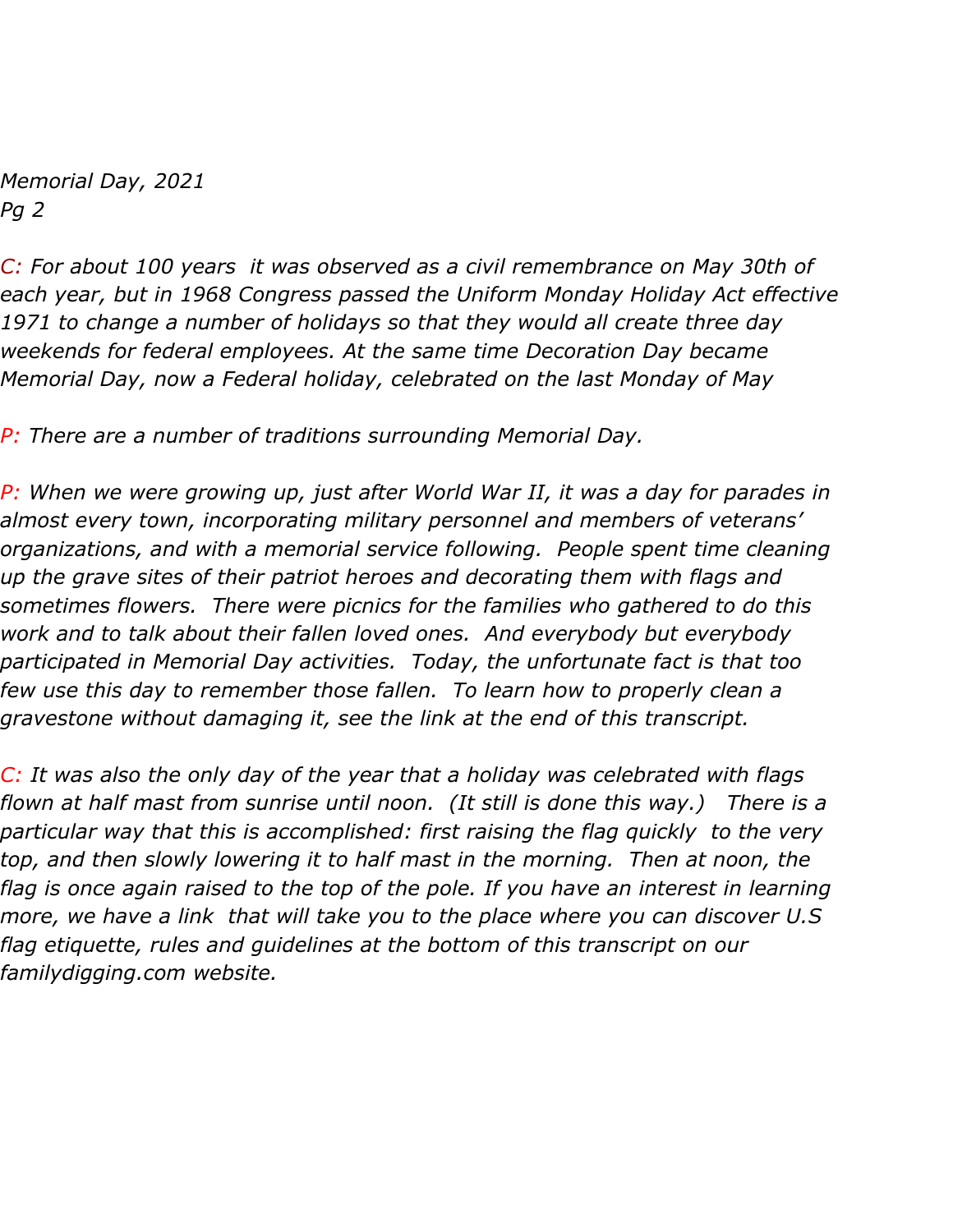*Memorial Day, 2020 Pg 3*

*P:Then there is a tradition of wearing a poppy in your lapel on Memorial Day. This began during World War I, when Lt. Colonel John McRae wrote a poem called "In Flanders' Fields". Lt. Colonel McRae was a Canadian surgeon for an Allied artillery unit. The poem was first published in Punch Magazine in 1915, and is still one of the most memorable poems ever. Here it is: C:*

> *IN FLANDERS' FIELDS By John McRae*

*In Flanders' fields the poppies blow Between the crosses, row on row, That mark our place; and in the sky The larks, still bravely singing, fly, Scarce heard amid the guns below.*

*We are the Dead. Short days ago We lived, felt dawn, saw sunset glow, Loved and were loved, and now we lie, In Flanders' fields.*

*Take up our quarrel with the foe: To you from failing hands we throw The torch; be yours to hold it high. If ye break faith with us who die, We shall not sleep, though poppies grow In Flanders' fields.*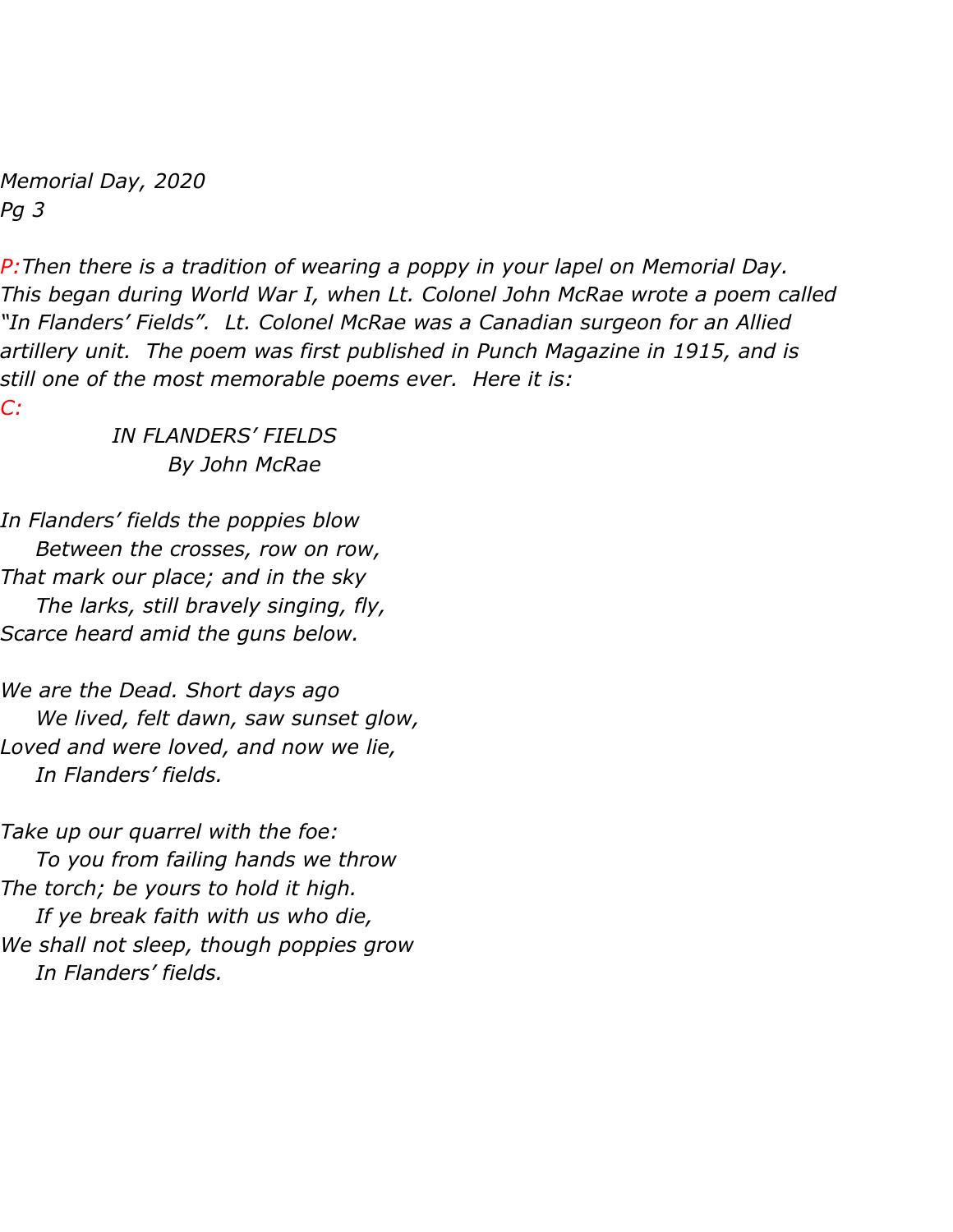*Memorial Day 2021 Page 4*

*P: The final tradition we will cover today is the National Minute of Silence which is requested of all Americans wherever they are at 3 pm local time. TAPS is often played preceding or following the silence. Appropriate protocol says that one should stand at attention with your hand over your heart for the Minute of Silence and if Taps is being called, same position, but facing where the music is coming from.*

*P: "Taps" is a bugle call sounded at 2100 hrs (9 pm) at military facilities to mark the end of each day, during flag ceremonies, and at military funerals by the United States Armed Forces. It is a haunting, beautiful 24 notes that is unforgettable. Many people don't realize that there are also lyrics to TAPS. At the very end of this transcription is a page with all the lyrics we are familiar with, as well as a link to YouTube.com where you can hear the bugle version played.*

*C: Last year, when we were all locked down with Covid running amok, a call for playing TAPS at 3 pm on Memorial Day by all musicians from wherever they were at 3 p.m. was requested, and it looks like another tradition is beginning. They are repeating the request this year, and CBS TV is planning to do a segment on it on the evening news on Memorial Day. A link for details about TAPS Across America is at the bottom of this transcript.*

*P: These days it is all too easy to look at Memorial Day as just another holiday time for shopping the sales, time for the beach, a barbeque, but Memorial Day is different. We hope you will spend some time remembering all those who gave their lives for all of us living in this country.*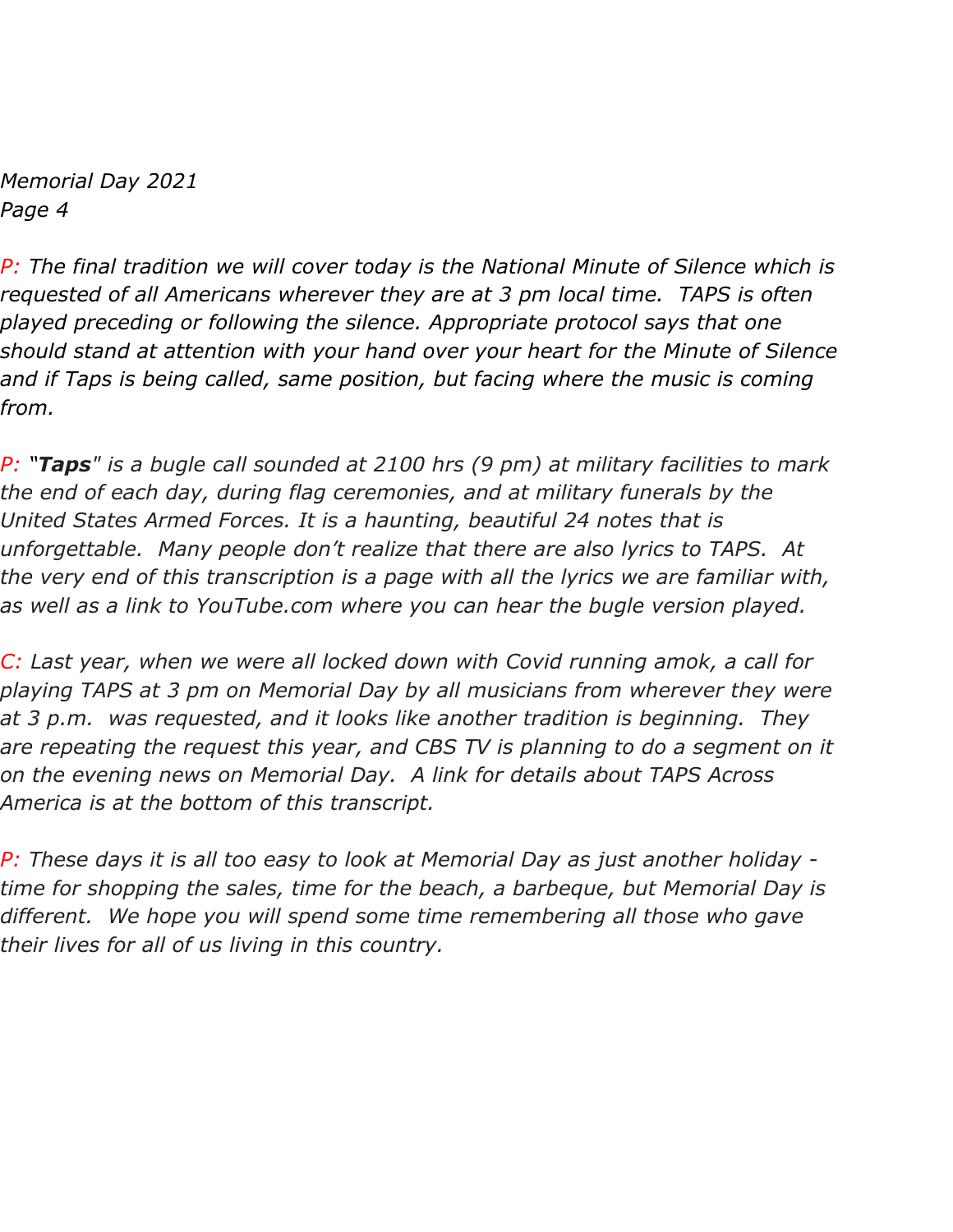*Memorial Day, 2021 Pg 5*

*C: As usual, if you would like to hear this or any of our other podcasts or want a copy of the transcript with the links mentioned, please go to familydigging.com, go into our podcast files and have at it. If you would like to be notified of our upcoming podcasts, please subscribe on the home page of our website. And if you would like to comment, ask questions, or say hello, please email us at familydigging@gmail.com.*

*P: Till next time...Bye now.*

*Paul and Carolyn*

## *LINKS*

*TO CLEAN GRAVESTONES PROPERLY: https://cemeteryconservatorsunitedstandards.org/standards/cleaning/*

*FLAG ETIQUETTE: https://www.almanac.com/us-flag-etiquette-rules-and-guidelines*

*TAPS Across America https://www.cbsnews.com/news/taps-across-america-2021/*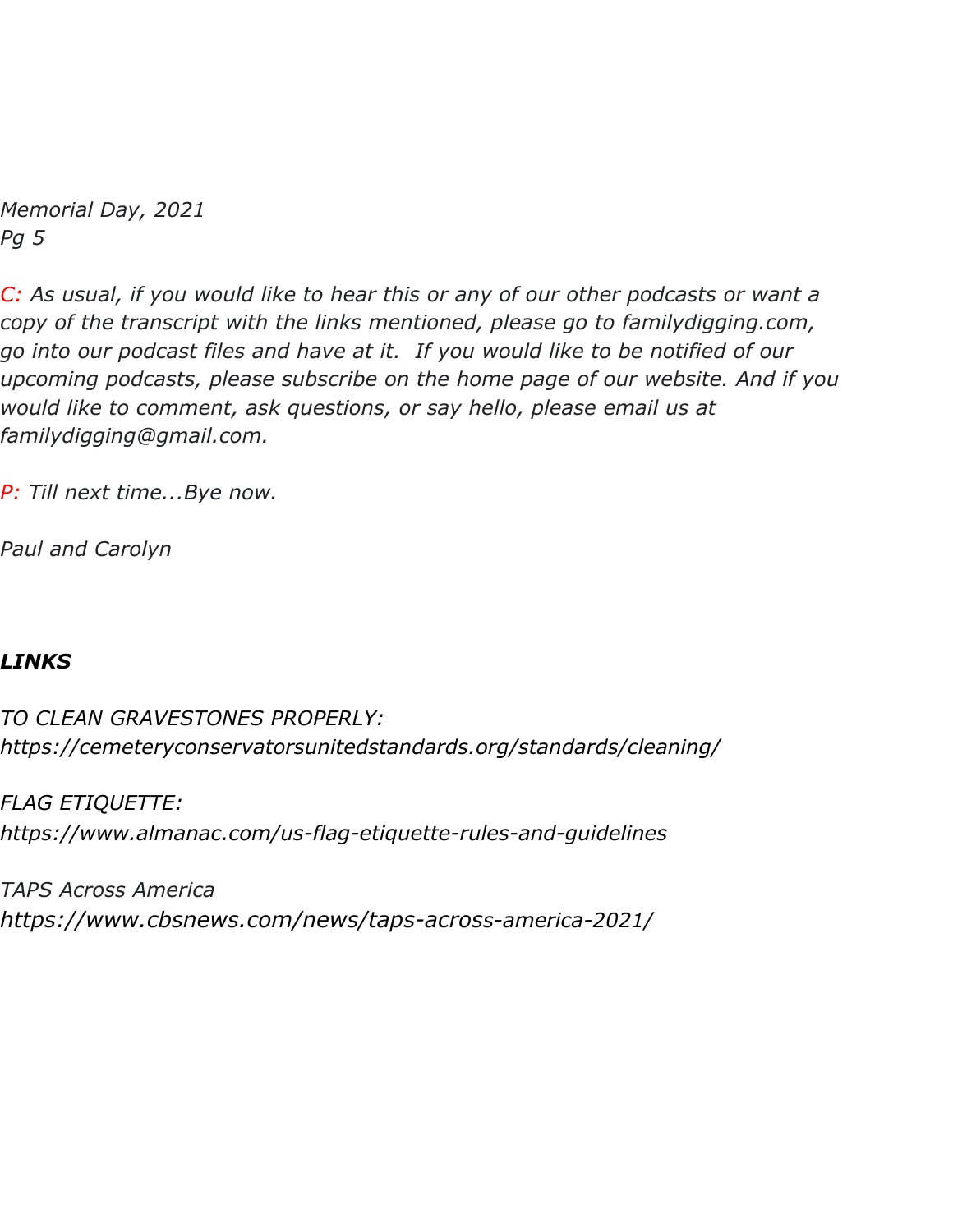*Pg 6*

## TAPS

complete lyrics

Gone the sun, From the hills, From the lake, From the skies. All is well, Safely rest, God is nigh. Go to sleep, Peaceful sleep, May the soldier Or sailor, God keep. On the land Or the deep, Safe in sleep. Love, good night, Must though go, When the day And the night Need thee so?

All is well.

Speedeth all

To Their Rest.

*Note: on the transcription, this page will be done separately with two columns, Memorial Day 2021 then attached to the transcript.*